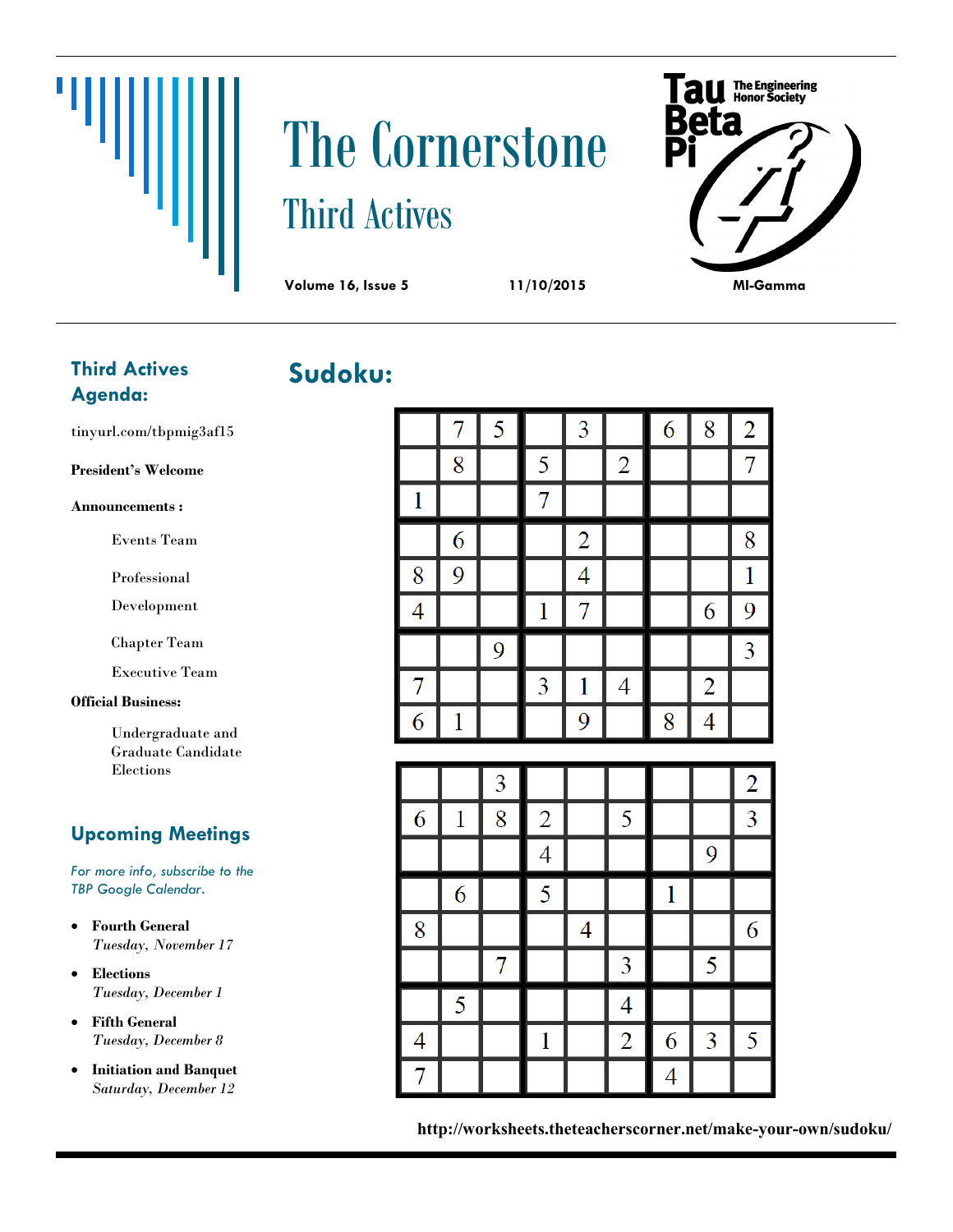# **Definition of Exemplary Character**

In order that there may be a more uniform basis for selection of members for Tau Beta Pi, these suggestions are offered. It is expected that a copy of this statement be given each active member before every election, and it may at times serve as a general expression of our policy in the selection of members.

It is the purpose of the Society to mark in a fitting manner those who have conferred honor upon their alma mater by distinguished scholarship and exemplary character as students, or by their attainments as alumni.

Distinguished scholarship, while the primary requisite for admission, must not be considered the sole criterion.

After the scholastic requirements have been fulfilled, the selection shall be based on integrity, breadth of interest both inside and outside of engineering, adaptability, and unselfish activity. We consider that true integrity is the *sine qua non* for membership in Tau Beta Pi, that it transcends in importance scholarship, activity, and every other qualification. Without private and public integrity, we believe that no organization is worthy of existence. Under integrity, we include honor and high standards of truth and justice.

Breadth of interest sufficient for eligibility in this Association will enable people to maintain their positions in their community by the exercise of qualities other than engineering ability. True engineers must be able to adapt themselves ingeniously to all circumstances and conditions, making them conform to the desired purpose.

The rating of people on the degree of unselfish activity manifested, is intended to indicate that Tau Beta Pi believes that none can become worthy engineers without the welfare of associates, organizations, and the community at heart. It is further- more expected that they display willingness to aid and assist in worthy causes by their actual campus record. However, the fact that people may not have shown unselfish activity to an appreciable degree throughout their courses of study is no infallible indication that they would not if the opportunity offered. The most conspicuous illustrations of this are those students who are self supporting, for which due allowance must be made and due credit given. In fine, it is in this capacity for the unstinted giving of their best, without thought of remuneration, that we believe lies one of the most sensitive tests for determining candidates' rights to bear the name and wear the Bent of Tau Beta Pi.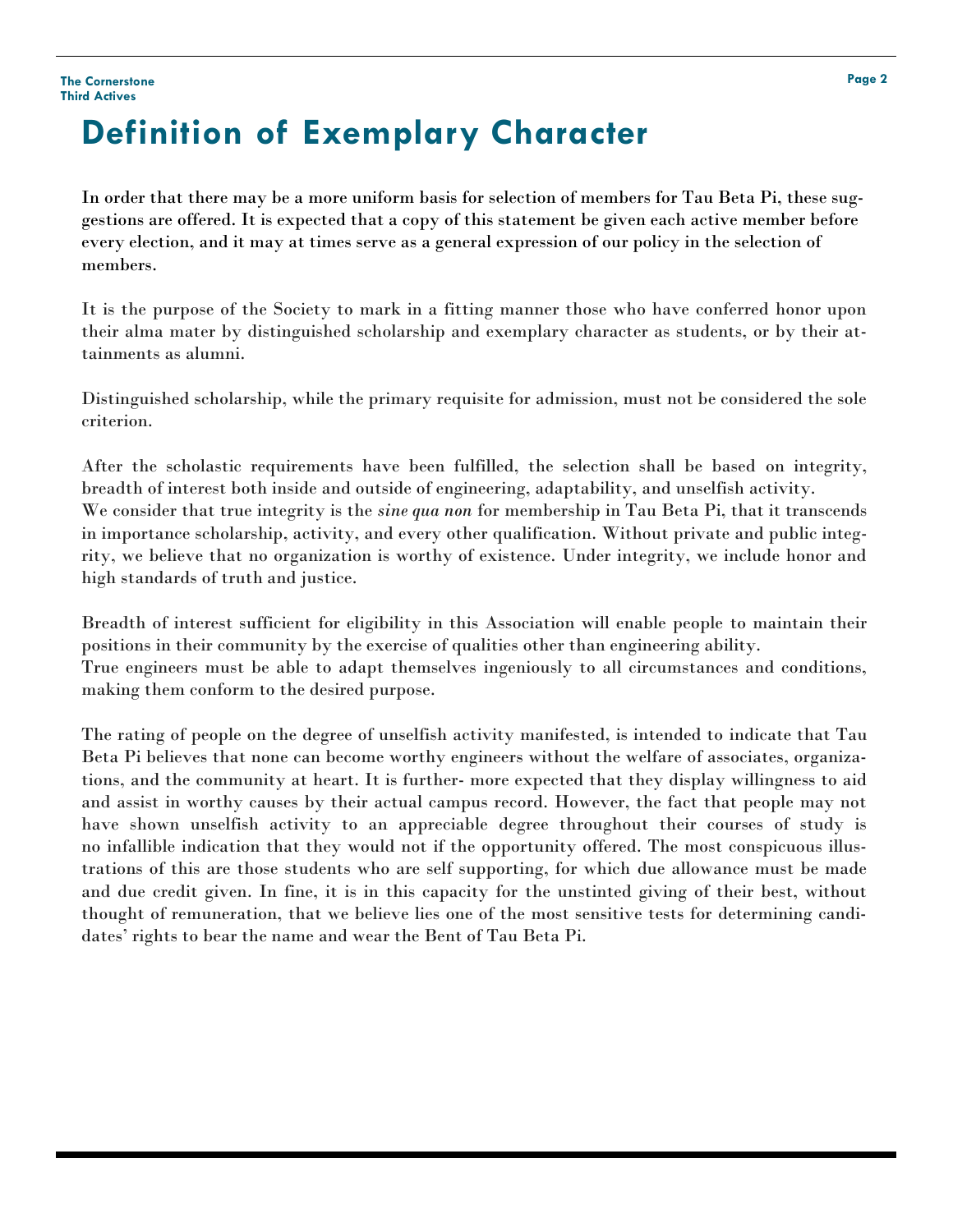## **Electee Requirements:**

#### **Undergradute Requirements**

- Attend all of the required meetings.
- Complete 18 total hours of service projects.
	- 2 hours at Career Fair
	- 1 hour of TBP tutoring/flyering
	- 1 K-12 Outreach Event
- Attend the Character Interview
- Complete the electee exam.
- Interview six fellow Tau Bates.
- Attend two TBP social or professional development events.
- Attend two Electee Team activities.
- Pay the one-time membership fee of \$90.

#### **Graduate Requirements**

- Attend all of the required meetings.
- Complete 10 total hours of service projects.
- Attend the Character Interview
- Attend two TBP social or professional development events.
- Attend one Grad Electee Group Activity
- Pay the one-time membership fee of \$90.

### **Free Insomnia!**

Need a break from studying? Want to get your creative juices flowing? Craving Insomnia?

Wait…. INSOMNIA?

HOW DO I GET FREE INSOMNIA?

#### *Submit an article of at least half a page* in length by *midnight* the night before a *General Body meeting*!

Send articles to thp.historian@umich.edu

If you need ideas, check out all the old Cornerstones here:

<https://tbp.engin.umich.edu/publications/cornerstone/>

Articles, puzzles, comics, art, poetry, prose, etc are all welcome.



# **Sudoku Solutions:**